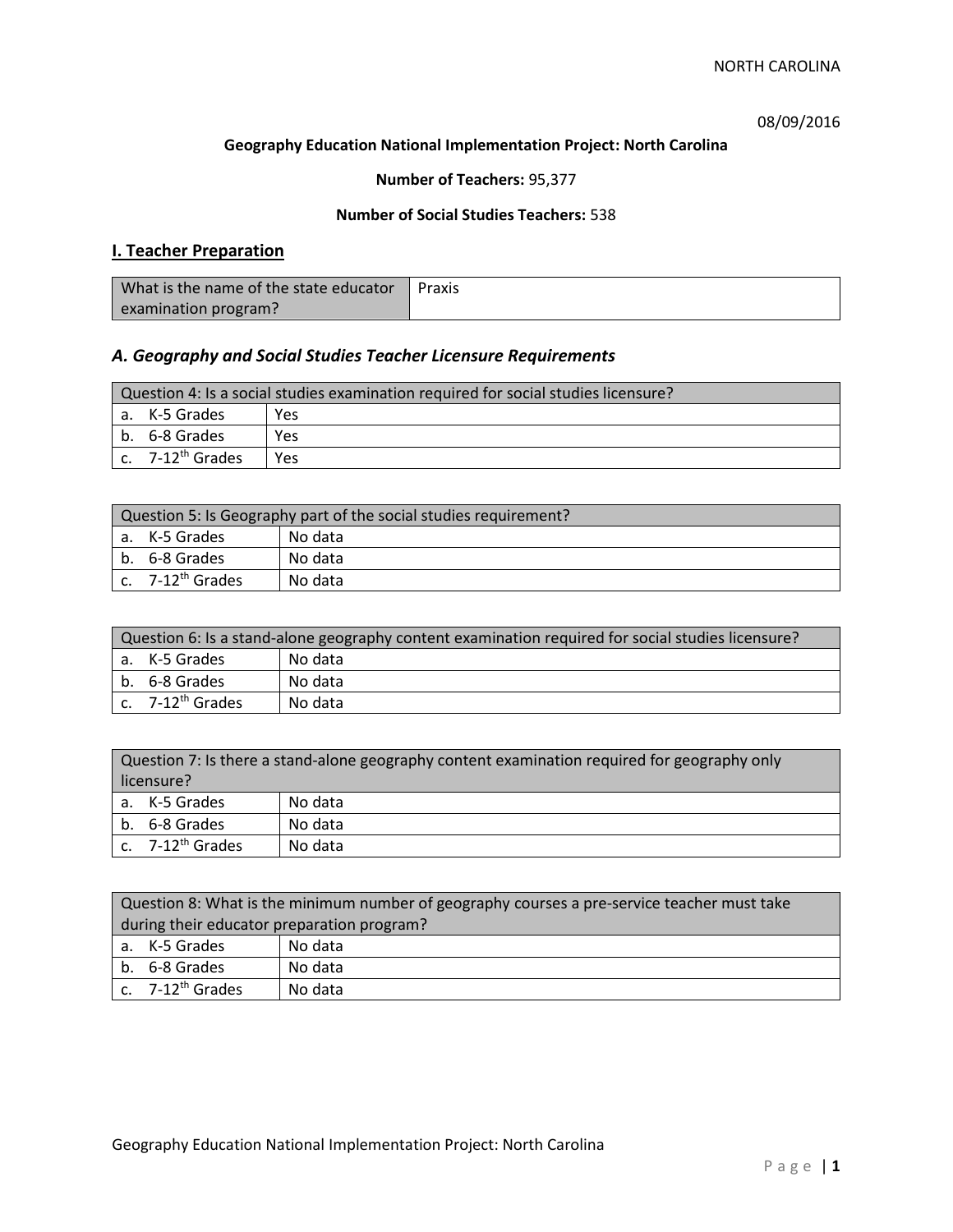| Question 9: Additional information about how | No data |
|----------------------------------------------|---------|
| teachers become certified in your state?     |         |

# *B. Professional Development*

| Question 10: Can in service teachers receive<br>certification credit for professional<br>development courses or programs in<br>geography? | No data |
|-------------------------------------------------------------------------------------------------------------------------------------------|---------|
| Question 11: Does the state education agency<br>(SEA) provide professional development in<br>geography?                                   | No data |

# **II. Curriculum**

| Question 15: What is the name of the state   | North Carolina 2010 Social Studies Essential |
|----------------------------------------------|----------------------------------------------|
| standards?                                   | Standards                                    |
| Question 16: How are the state standards     | No data                                      |
| presented by grade level?                    |                                              |
| Question 17: When were the standards last    | 3-6 years                                    |
| revised?                                     |                                              |
| Question 18: Are there plans for revision to | Within 5 years                               |
| the state standards?                         |                                              |
| Question 19: Is geography included in the    | No data                                      |
| state standards?                             |                                              |
| Question 20: How are the geography           | Geography standards are organized by strand  |
| standards organized?                         |                                              |
| Question 21: What framework and/or           | No data                                      |
| documents were used?                         |                                              |

# **Question 22: What general topics are included?**

No data

| Question 23: What is the total number of credit | 21 credit hours |
|-------------------------------------------------|-----------------|
| hours required for high school graduation?      |                 |
| Question 24: What is the total number of social | 3 credit hours  |
| studies credit hours required for high school   |                 |
| graduation?                                     |                 |
| Question 25: What is the total number of        | 9 credit hours  |
| geography credit hours required for high school |                 |
| graduation?                                     |                 |